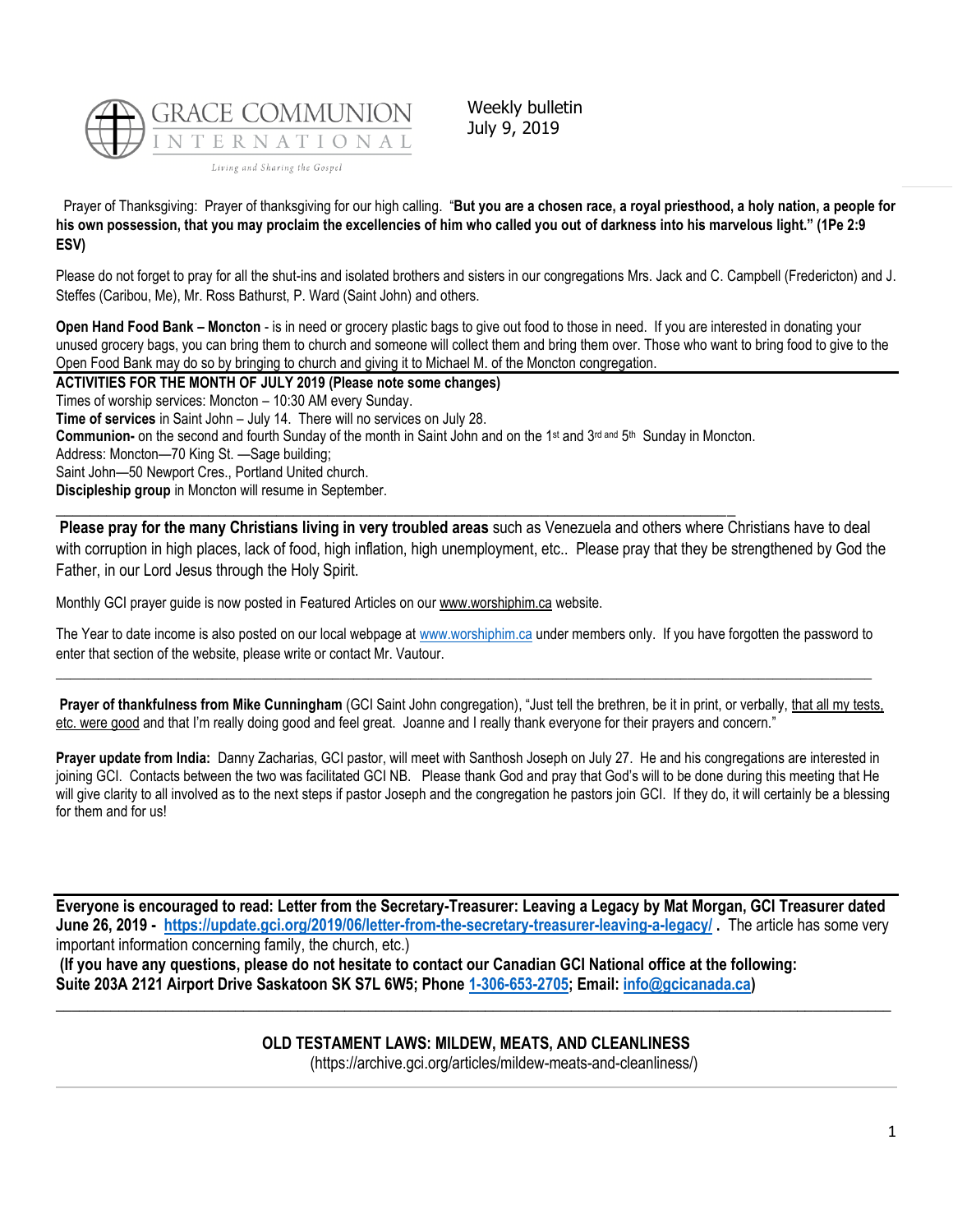Among the rules God gave the ancient Israelites were various laws about cleanness and uncleanness. The primary purpose of these laws was not hygiene, but ceremonial status. People who were "unclean" were not allowed to participate in religious ceremonies. Are these laws relevant today? This chapter examines the evidence in the five books of Moses and the New Testament. Some of the details may seem tedious, but they will help us better understand the Old Testament concept of uncleanness.

### **Religious purity**

The word for "clean" (*tahor*) may also be translated "pure," as we see in numerous places in Exodus. The tabernacle furniture and utensils had to be made with *pure* gold. Jacob told his household to get rid of their idols and to "purify" themselves and change their clothes (**[Genesis 35:2](https://biblia.com/bible/niv/Gen%2035.2)**). We are not told how they purified themselves, but it seems to have been related to worship. Later, Levites were purified with "the water of cleansing" (**[Numbers 8:6,](https://biblia.com/bible/niv/Num%208.6) [15,](https://biblia.com/bible/niv/Numbers%208.15) [21](https://biblia.com/bible/niv/Numbers%208.21)**).

Portions of a sin offering had to be incinerated in a clean place (**[Leviticus 4:12](https://biblia.com/bible/niv/Lev%204.12)**). Ashes of the burnt offering had to be put in a clean place (**[Leviticus 6:11](https://biblia.com/bible/niv/Lev%206.11)**). The priests ate sacrifices in a clean place (**[Leviticus 10:14](https://biblia.com/bible/niv/Lev%2010.14)**). If priests performed an offering when they were unclean, they were to be expelled (**[Leviticus 22:3](https://biblia.com/bible/niv/Lev%2022.3)**). They could eat offerings only when they were clean (**verses 4-7**; **[Numbers](https://biblia.com/bible/niv/Num%2018.11-13)  [18:11-13](https://biblia.com/bible/niv/Num%2018.11-13)**).

If something unclean touched meat of the fellowship offering, that meat would have to be incinerated (**[Leviticus 7:19](https://biblia.com/bible/niv/Lev%207.19)**). Only clean people could eat meat of the fellowship offering (**verses 19-21**). If an unclean person ate the meat, that person was to be expelled (**verses 20-21**). However, unclean people could eat no sacrificial meat (**[Deuteronomy 12:15,](https://biblia.com/bible/niv/Deut%2012.15) [21-22;](https://biblia.com/bible/niv/Deuteronomy%2012.21-22) [15:21-22](https://biblia.com/bible/niv/Deuteronomy%2015.21-22)**).

In these passages, the distinction between cleanness and uncleanness was made for religious purposes, relating to the Levitical and sacrificial system of ancient Israel.

# **Sexual impurities**

The Hebrew word for "unclean" (*tame'*) may also be translated "defiled," and this is how the NIV translates it in **[Genesis 34:5,](https://biblia.com/bible/niv/Gen%2034.5) [13,](https://biblia.com/bible/niv/Genesis%2034.13) [27](https://biblia.com/bible/niv/Genesis%2034.27)**. When Shechem had sex with Dinah, she became defiled. A person who committed sexual sins was defiled (**[Leviticus 18:20-](https://biblia.com/bible/niv/Lev%2018.20-23) [23](https://biblia.com/bible/niv/Lev%2018.20-23)**). Adultery was called impurity or defilement (**[Numbers 5:12-30](https://biblia.com/bible/niv/Num%205.12-30)**). A woman who remarried was defiled for her first husband (**[Deuteronomy 24:4\)](https://biblia.com/bible/niv/Deut%2024.4)**. Witchcraft and child sacrifice would also defile a person (**[Leviticus 18:21;](https://biblia.com/bible/niv/Lev%2018.21) [19:31;](https://biblia.com/bible/niv/Leviticus%2019.31) [20:2-3](https://biblia.com/bible/niv/Leviticus%2020.2-3)**).

Sin was involved in the cases above, but in the vast majority of cases uncleanness did not come from sin. For example, normal sexual intercourse rendered both husband and wife unclean (**[Leviticus 15:18](https://biblia.com/bible/niv/Lev%2015.18)**). Childbirth made women unclean. For a boy baby, the mother was unclean for a week, and cleansed or purified 33 days later. For a girl baby, the mother was unclean for two weeks, and purified 66 days later. In both cases, her purification ceremony involved a burnt offering and a sin offering (**[Leviticus 12:1-](https://biblia.com/bible/niv/Lev%2012.1-8) [8;](https://biblia.com/bible/niv/Lev%2012.1-8) [Luke 2:22\)](https://biblia.com/bible/niv/Luke%202.22)**.

Menstruation caused uncleanness for seven days, and whoever touched the woman's bed was unclean until evening **[\(Leviticus 15:19-23](https://biblia.com/bible/niv/Lev%2015.19-23)**). If a man slept with her during menstruation, he would also be unclean for seven days, and any bed he slept on would also be unclean **[\(Leviticus 15:24](https://biblia.com/bible/niv/Lev%2015.24)**). An emission of semen caused uncleanness, whether it was during intercourse or a nocturnal emission (**[Leviticus 15:16-18;](https://biblia.com/bible/niv/Lev%2015.16-18) [Deuteronomy 23:10](https://biblia.com/bible/niv/Deut%2023.10)**).

**In the vast majority of cases uncleanness did not come from sin.**

Unusual discharges, sexual or otherwise, caused a man or woman to be unclean (**[Leviticus 15:2-3,](https://biblia.com/bible/niv/Lev%2015.2-3) [25-27](https://biblia.com/bible/niv/Leviticus%2015.25-27)**). If an unclean man touched anyone or spit on anyone, that person would be unclean until evening (**[Leviticus 15:7-8](https://biblia.com/bible/niv/Lev%2015.7-8)**). If the unclean man touched a pot, the pot had to be broken (**[Leviticus 15:12](https://biblia.com/bible/niv/Lev%2015.12)**). When the discharge stopped, the person could be cleansed after a week, with a sin offering and a burnt offering (**15:13-15, 28-30**).

# **Unclean things**

A basic principle of uncleanness was contagiousness: "**Anything that an unclean person touches becomes unclean, and anyone who touches it becomes unclean till evening" ([Numbers 19:22\)](https://biblia.com/bible/niv/Num%2019.22).** If a person went into an unclean house, he would be unclean (**[Leviticus 14:46](https://biblia.com/bible/niv/Lev%2014.46)**). If a person touched an unclean bed, he would be unclean until evening (**[Leviticus 15:4-10](https://biblia.com/bible/niv/Lev%2015.4-10)**). Even if a person accidentally touched anything that would make him unclean, he was "guilty." He had to confess his "sin" and make a sin offering (**[Leviticus 5:3-6](https://biblia.com/bible/niv/Lev%205.3-6)**).

If an unclean animal died and touched something, the thing would become unclean; it was to be put into water and would be unclean until evening (**[Leviticus 11:32](https://biblia.com/bible/niv/Lev%2011.32)**). But if a dead animal touched a clay pot, the pot and its contents would have to be destroyed (**verses 33-35**). If a dead animal touched dry seeds, they would be clean, but if they were wet, they would be made unclean (**verses 37-38**).

If a person touched a dead body, he would be unclean for seven days and unable to be in religious activities such as the Passover (**[Numbers 5:2;](https://biblia.com/bible/niv/Num%205.2) [9:6-10;](https://biblia.com/bible/niv/Numbers%209.6-10) [19:11,](https://biblia.com/bible/niv/Numbers%2019.11) [16](https://biblia.com/bible/niv/Numbers%2019.16)**). If a person died in a tent, all who were in the tent would be unclean for a week (**[Numbers](https://biblia.com/bible/niv/Num%2019.14)  [19:14](https://biblia.com/bible/niv/Num%2019.14)**).

Priests were allowed to become unclean as a result of the death of close relatives, but not of in-laws (**[Leviticus 21:1-4](https://biblia.com/bible/niv/Lev%2021.1-4)**). But the high priest could not become unclean for any relative (**21:10-12**); nor could Nazirites (**[Numbers 6:7](https://biblia.com/bible/niv/Num%206.7)**). If a person died in the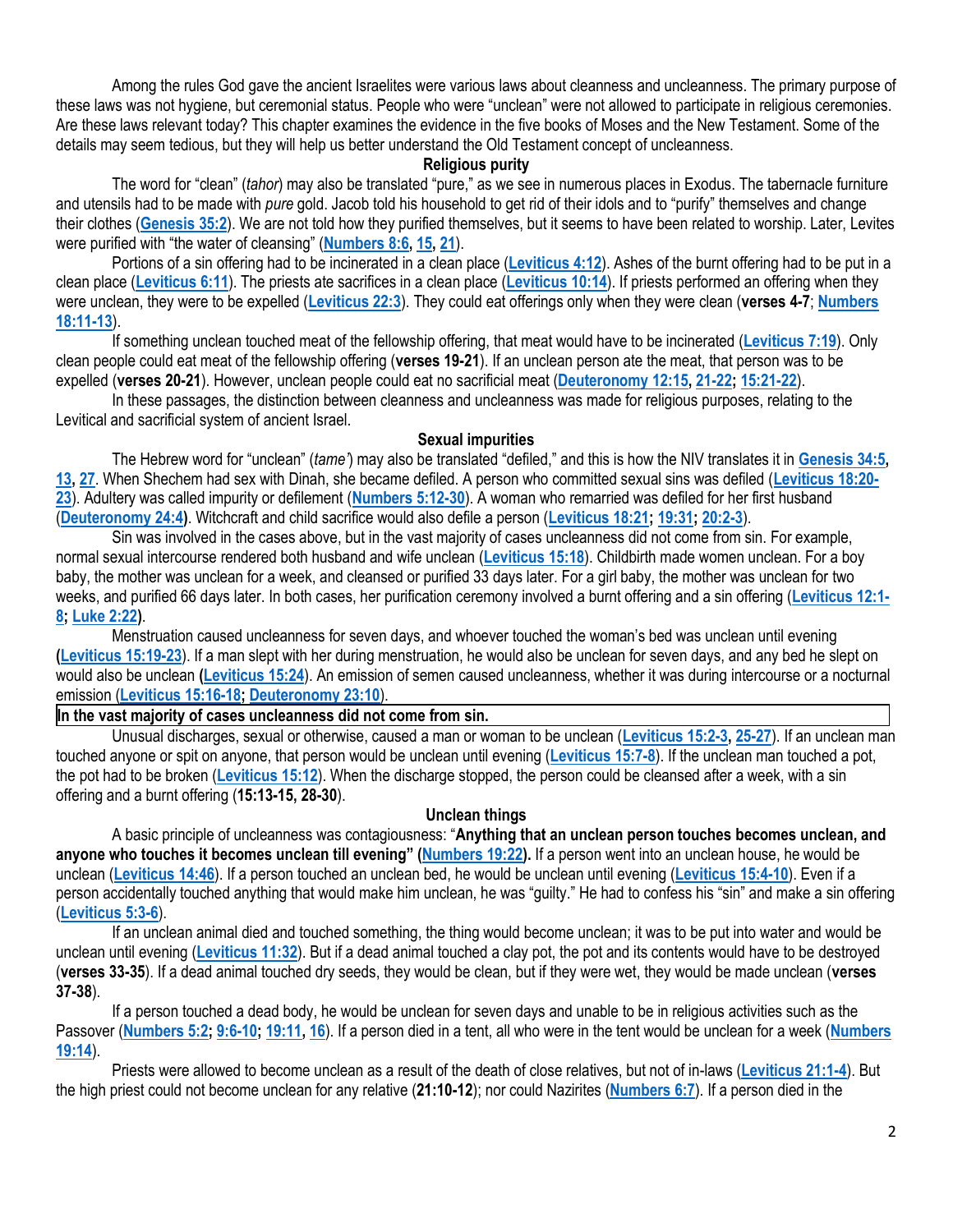presence of a Nazirite, the Nazirite had to offer a sin offering and a burnt offering because he "sinned" by accidentally being near a dead body (**verses 9-12**).

# **Daily activities reminded the people that they were not perfectly holy.**

People who were unclean because of a dead person could be cleansed by the water of cleansing, which was made with the ashes of a specially sacrificed red heifer (**[Numbers 19:9-13,](https://biblia.com/bible/niv/Num%2019.9-13) [17-19](https://biblia.com/bible/niv/Numbers%2019.17-19)**). Although the ashes could be used to purify people from sin (**verse 9**), people who made the ashes were unclean, and those who touched the water were unclean until evening (**verses 7-10, 21**). Those who failed to be cleansed in this way were to be expelled (**verses 13, 20**).

On the day of Atonement, the high priest atoned for the uncleanness of the Israelites (**[Leviticus 16:16,](https://biblia.com/bible/niv/Lev%2016.16) [19,](https://biblia.com/bible/niv/Leviticus%2016.19) [30](https://biblia.com/bible/niv/Leviticus%2016.30)**).

# **Skin diseases**

Various skin diseases could cause a person to be considered unclean. If a sore was more than skin deep and the hair turned white, the person was unclean (**[Leviticus 13:3,](https://biblia.com/bible/niv/Lev%2013.3) [20,](https://biblia.com/bible/niv/Leviticus%2013.20) [25,](https://biblia.com/bible/niv/Leviticus%2013.25) etc.).** If the skin problem spread, the priest pronounced the person unclean (verses 8, 22, 27). Such persons had to live outside the camp and warn people that they were unclean (**verses 45-46**).

When the people could be declared clean, the priest killed a bird, dipped another bird in the blood, sprinkled the person and released the live bird (**[Leviticus 14:2-7](https://biblia.com/bible/niv/Lev%2014.2-7)**). The person then had to shave and wash twice before he was fully clean (**verses 8-9**), then offer a guilt offering and a sin offering, and the priest was to anoint him on the right earlobe, the right thumb and the right big toe (**verses 10-32**). Surprisingly, if the problem covered the entire body, the person was clean (**[Leviticus 13:12-13](https://biblia.com/bible/niv/Lev%2013.12-13)**). And if the sores turned white, the person was clean (**verses 16-17**).

Mildew was a similar problem. Clothing with spreading mildew was unclean and had to be burned (**[Leviticus 13:47-55](https://biblia.com/bible/niv/Lev%2013.47-55)**); even if washing helped, the affected material had to be destroyed. If a building had a spreading mildew, it had to be scraped and repaired; if the mildew returned, the entire house had to be dumped outside the town in an "unclean" place (**[Leviticus 14:33-45](https://biblia.com/bible/niv/Lev%2014.33-45)**). If the mildew did not return, the house was declared clean after a ceremony in which one bird was killed and the other released (**[Leviticus 14:48-53](https://biblia.com/bible/niv/Lev%2014.48-53)**).

#### **Purpose of the ceremonies**

The laws of uncleanness are unusual, and the purification ceremonies are unusual, too. Why would a red heifer be more effective than a black one? Was there any public-health reason for dumping sacrificial ashes in a clean place rather than an unclean one?

Does the law forbid husbands and wives to sleep in the same bed 25 percent of the time? Why was sexual intercourse defiling? Why were *sin* offerings required for circumstances beyond a person's control? Why were pots broken rather than purified in fire? Were people supposed to avoid uncleanness if they could? Was it sinful to help bury a dead relative? Why did the water of cleansing make some people clean and others unclean? Why are the rules so concerned about contagious skin diseases, but not any other contagious diseases? Why is a person affected from head to toe considered clean? Why anoint the right big toe instead of the left little toe?

There are many questions we cannot answer. The distinction between clean and unclean was, as far as we can understand, sometimes arbitrary. Above all, the rules reminded the Israelites that they were different from other peoples. Births and deaths reminded the people to get right with God. Daily activities reminded the people that they were not perfectly holy. Various taboos gave the people frequent reminders that God had something to say about how they lived. Sacred things were different from ordinary things, and the Israelite nation, being holy to God, was different from other nations.

Laws about uncleanness might have given the Israelites some public-health benefits, but those benefits seem more incidental than the main goal. The quarantining of skin diseases may have helped prevent their spread, but it would have been better to quarantine other diseases. It would have been good to wash before childbirth as well as afterward. If mildew was a public-health hazard, it would have been dangerous for anyone to scrape the inside of the house walls.

# **In the new covenant, we do not have any rules for cleansing; they are not relevant to our relationship with God.**

God did not claim any health benefits for these rules. Therefore, although we might discern, from our 20th-century perspective, some health benefits to some practices, we have no authorization to claim that they were all principles of health. These laws do not authorize us, as Christians, to examine skin sores and expel people from church services if their sores have gotten larger. (But, as an expression of love for others, we rightly quarantine for contagious diseases that the Law of Moses does not mention.) We do not forbid people to take the Lord's Supper if they touched a dead person the previous day. We do not check to see who has slept on which bed or how long it's been since they had a discharge of some sort. If we kill a mosquito on our arm, we do not wash our clothes and consider ourselves unclean until evening even though we have been touched by a dead unclean animal.

Moreover, we have no scriptural guidelines telling us which customs were arbitrary and which were beneficial. Therefore, we have no biblical reason to reject one rule and retain another. All the procedures for washing are now obsolete (**[Hebrews 9:10](https://biblia.com/bible/niv/Heb%209.10)**), superseded by the spiritual cleansing that Christ gives. In the new covenant, we do not have any rules for cleansing; they are not relevant to our relationship with God. (Of course, we believe in good hygiene and sanitation, but this is not under discussion in the biblical concepts of clean and unclean.)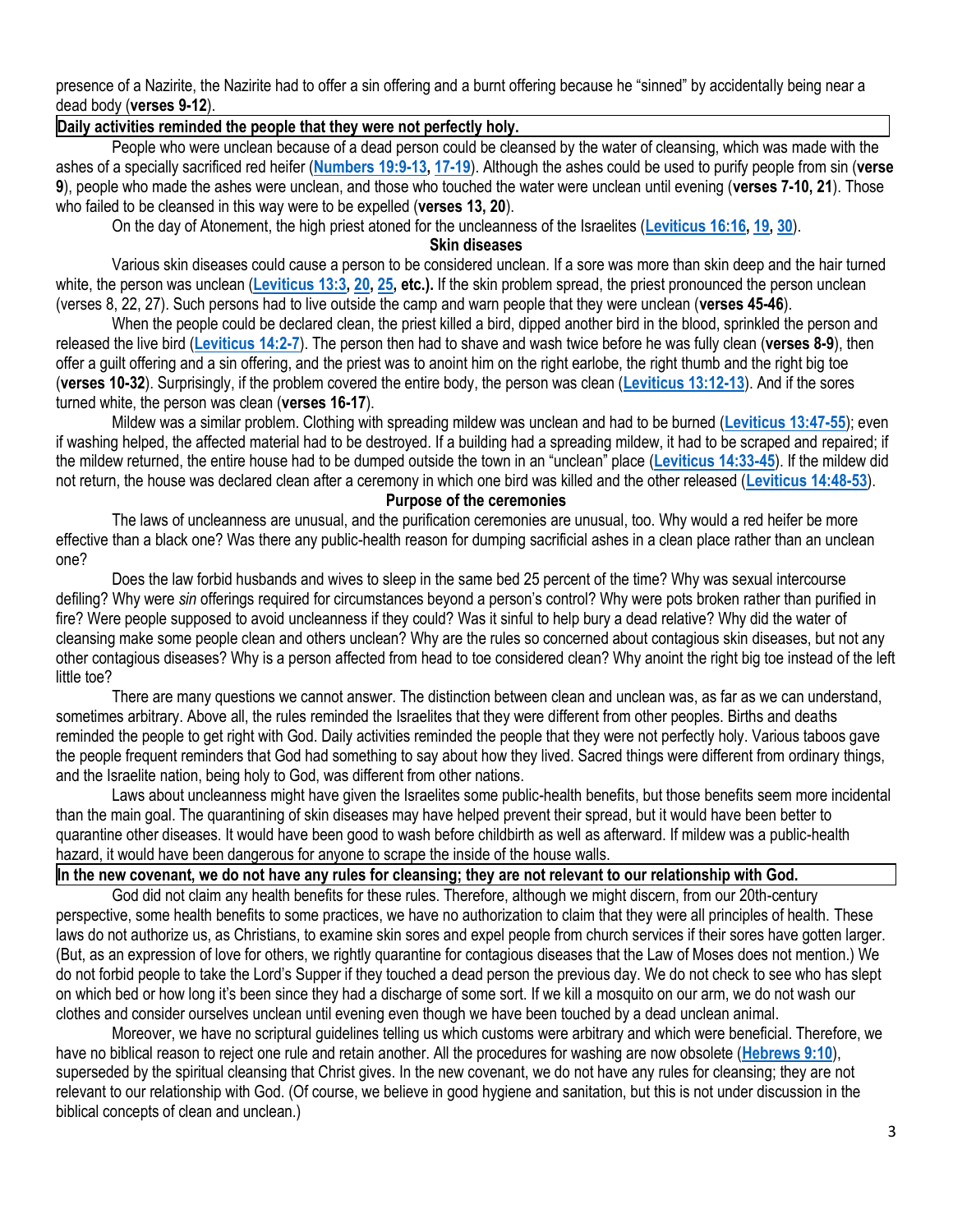Jesus' example is instructive. He touched people with leprosy and people with discharges (**[Matthew 8:3;](https://biblia.com/bible/niv/Matt%208.3) [9:20](https://biblia.com/bible/niv/Matthew%209.20)**). Even though the people were healed, under the old covenant rules, both they and Jesus would technically be unclean until evening. However, Jesus made no effort to avoid this. Nor do we read that Jesus ever participated in a cleansing ceremony. In the new covenant, a nocturnal emission or menstruation does not affect our status with God. It is not wrong to touch a dead person. There is nothing to repent of, to ask forgiveness for or to be cleansed of in the religious sense.

# **Unclean meat — before Moses**

Now let us look at the distinction between clean and unclean animals. It's the same Hebrew word; there is no indication in the Bible that this uncleanness was different in nature or in purpose to other types of uncleanness.

# **God wanted his people to be distinct from other cultures.**

Noah was told to make a distinction between clean and unclean animals (**[Genesis 7:1-9](https://biblia.com/bible/niv/Gen%207.1-9)**). We are not told why Noah was to make the distinction; the only evidence we have in Genesis is that the clean animals were used for sacrifice (**[Genesis 8:20](https://biblia.com/bible/niv/Gen%208.20)**). After the flood, God said, "**Everything that lives and moves will be food for you. Just as I gave you the green plants, I now give you everything" ([Genesis 9:3\)](https://biblia.com/bible/niv/Gen%209.3).** This suggests that humans did not eat any meat before the flood. Therefore, when Noah took clean animals into the ark, he did not bring them for eating, but for sacrifice.

The distinction between clean and unclean animals was for sacrifices, not for food. Moreover, **[Genesis 9:3](https://biblia.com/bible/niv/Gen%209.3)** says nothing about clean and unclean in reference to eating meat. *The Jewish Encyclopedia* says*: "It seems that in the mind of this writer the distinction*  between clean and unclean animals was intended for sacrifices only: for in the following chapter he makes God say: 'Everything that *moveth shall be food for you' (Genesis ix. 3)*."[1]

After the flood, Noah was allowed to eat "all the beasts of the earth and all the birds of the air…every creature…all the fish…everything that lives and moves…everything" (**[Genesis 9:2-4](https://biblia.com/bible/niv/Gen%209.2-4)**). Blood was listed as an exception, but unclean animals were not. The implication is, and the traditional Jewish interpretation is, that Noah could eat any kind of meat he wanted, just as he could eat any kind of green plant he wanted. (Some plants are poisonous, of course, but God did not describe which are. He allowed humans to discern which plants are good. Likewise, some animals are not good for food. God allowed Noah and his descendants to discern which were good for food.)

## **Food laws in the old covenant**

Clean and unclean animals are listed in Leviticus 11 and Deuteronomy 14. But we might notice that God makes no claims regarding health. He does not say that camels have more parasites than cows do, or that fish-eating herons are more hazardous than fish-eating ducks. He simply gives rules without giving reasons. We are not told why honeybees are unclean but honey can be eaten. We are not told why bottom-feeding carp may be eaten but bottom-feeding catfish cannot, or why grasshoppers are permitted but crabs are not. Or we might wonder whether camel's milk and human milk are equally forbidden.

If anyone touched a dead unclean animal, he would be unclean until evening (**[Leviticus 11:24-26](https://biblia.com/bible/niv/Lev%2011.24-26)**). However, the same penalty applied to Israelites who touched a dead clean animal or ate any of it (**[Leviticus 11:39-40;](https://biblia.com/bible/niv/Lev%2011.39-40) [17:15](https://biblia.com/bible/niv/Leviticus%2017.15)**). **[Leviticus 5:2-6](https://biblia.com/bible/niv/Lev%205.2-6)** prescribes the additional penalty of a sin offering and a guilt offering even for accidental touching.

# **Purpose of the rules**

Why did God give these rules? **[Leviticus 11:44-45](https://biblia.com/bible/niv/Lev%2011.44-45)** gives this reason: Since God is holy (separate), he wanted his people to be holy and distinct from other cultures. He wanted them to make distinctions in what they could do and what they should not. It was a reminder of holiness.

**[Leviticus 20:24-26](https://biblia.com/bible/niv/Lev%2020.24-26)** gives a similar reason: God set the Israelites apart from the nations, so they must therefore make a distinction between animals. **"I am the Lord your God, who has set you apart from the nations. You must therefore make a distinction between clean and unclean animals…. You are to be holy to me because I, the Lord, am holy, and I have set you apart from the nations to be my own."**

# **God did not claim that this set of laws would benefit their health.**

The rules in Deuteronomy 14 begin (verse 2) and end (verse 21) with a similar setting apart. If the Israelites found something dead, they were not allowed to eat it, but a Gentile could eat it. "**Do not eat anything you find already dead. You may give it to an alien living in any of your towns, and he may eat it, or you may sell it to a foreigner. But you are a people holy to the Lord your God."**

The meat was unclean, but it could be given or sold to a Gentile. But God would not encourage something harmful to be sold. This verse shows that the distinction between clean and unclean was designed for Israelites, not for health. Israelites had different rules than Gentiles; the rules about uncleanness separated the Israelite nation from Gentile nations.

Years later, Ezekiel criticized the priests for their failure to teach the people the difference between the clean and the unclean. They were failing to do their duty under the old covenant — failing to discern leprosy from nonleprosy and failing to discriminate against those who had touched corpses and people with discharges. A similar criticism was given by Malachi: The people and priests were giving defective offerings. When the prophets criticized Levitical functions, they were not telling us what we are required to do today.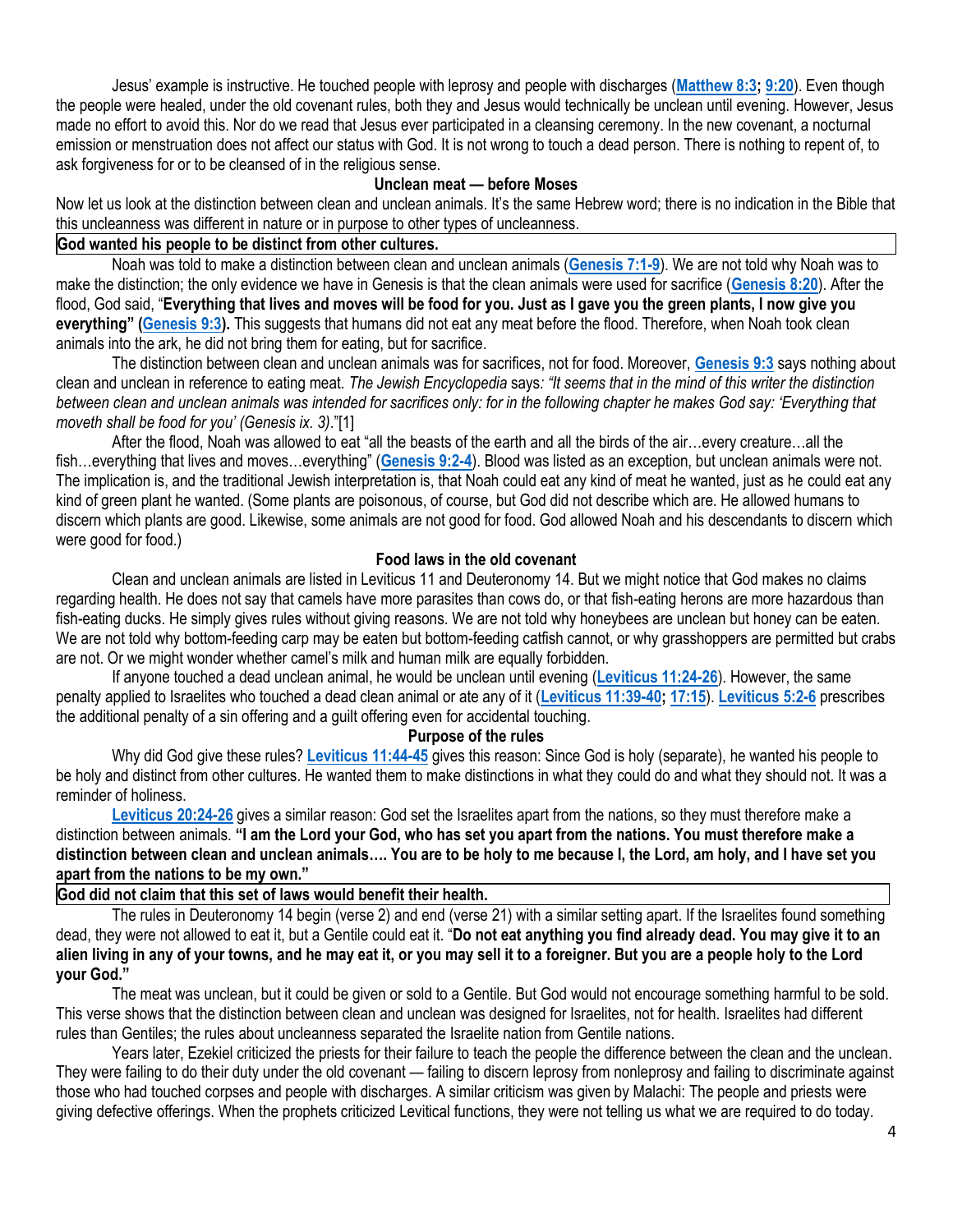Ezekiel predicted a time when the priests would do their duty, teaching the difference between clean and unclean (**[Ezekiel 44:23](https://biblia.com/bible/niv/Ezek%2044.23)**). But in his prophecies of correct worship, he also included sacrifices [\(Ezekiel 20:40;](https://biblia.com/bible/niv/Ezek%2020.40) [45:17\)](https://biblia.com/bible/niv/Ezekiel%2045.17) and a requirement for circumcision [\(Ezekiel](https://biblia.com/bible/niv/Ezek%2044.9)  **[44:9](https://biblia.com/bible/niv/Ezek%2044.9)**). When the prophets made predictions about worship, they were not telling us what we are required to do today.

### **Health benefits?**

The Bible never indicates that the uncleanness of meat was different from any other sorts of uncleanness. It served similar purposes. The Bible doesn't make any claims about health benefits in these chapters. Although we can see some health benefits to avoiding certain types of meat, these benefits appear to be incidental rather than the primary purpose of the list. If the problem was parasites, for example, the simple solution would have been to require thorough cooking. Moreover, clean animals can have parasites, just as unclean animals can.

If health were the primary purpose, then God didn't include enough laws. If God wanted to give us health laws, he would need to spend more time advocating exercise and sleep rather than forbidding seagulls and bats, which few people want to eat anyway. He would need to tell us about which mushrooms are dangerous, and which herbs increase our chances for cancer. He would need to tell us about the more dangerous health hazards.

Using human reason and scientific data, we might be able to discern some health benefits to avoiding certain types of unclean meat, but we cannot with biblical authority say that they are *all* harmful to health. The rules presumably did not harm the Israelites' health, but neither did God claim that this set of laws would benefit their health. He promised to help their health if they obeyed the entire covenant (**[Deuteronomy 7:15](https://biblia.com/bible/niv/Deut%207.15)**), but this was described as a supernatural blessing, not simply a natural result of a better diet. The laws were given in terms of holiness, not health. Holiness and health may overlap, but they are not synonymous.

# **Rules not for Gentiles**

God told the Israelites to make a distinction between the clean and the unclean because he had made a distinction between the Israelites and the Gentiles. Under the new covenant, however, God does not make a distinction between Israelites and Gentiles. He dwells in us all. We all have access to God equally — God hears our prayers whether we have touched a dead body or not, whether we have eaten pork or not. He calls on us to be holy, but in matters of the heart rather than external rules that have no connection with morality. Just as circumcision is now a matter of the heart, so also is the distinction between the clean and the unclean (**[Hebrews 10:22;](https://biblia.com/bible/niv/Heb%2010.22) [James 4:8](https://biblia.com/bible/niv/James%204.8)**).

Jews have traditionally considered their dietary rules to be unnecessary for Gentiles. Gentiles need to observe these restrictions only if they want to become proselytes and come under the covenant made at Sinai. Gentiles could be saved, the rabbis taught, by observing laws that go back to Noah, and avoiding unclean meat was not part of their requirements. In this way, the Jews acknowledged that Genesis does not forbid the eating of unclean meat, and that it is a ceremonial matter, not a moral one. *The Jewish* 

## *Encyclopedia* **defines Noachian laws:**

laws which were supposed by the Rabbis to have been binding upon mankind at large even before the revelation at Sinai, and which are still binding upon non-Jews…. They declared that the following six commandments were enjoined upon Adam: **(1)** not to worship idols; **(2)** not to blaspheme the name of God; **(3**) to establish courts of justice; **(4)** not to kill; **(5)** not to commit adultery; and **(6)** not to rob…. A seventh commandment was added after the Flood — not to eat flesh that had been cut from a living animal…. He who observed the seven Noachian laws was regarded as a domiciled alien…as one of the pious of the Gentiles, and was assured of a portion in the world to come.[2]

Christians today have a relationship with God based on the covenant of faith and promise made with Abraham (**[Galatians 3:6-](https://biblia.com/bible/niv/Gal%203.6-9) [9](https://biblia.com/bible/niv/Gal%203.6-9)**). Faith leads us to worship and obey our Lord and Savior, but ceremonial laws are no longer required. Laws that were added at Sinai do not set aside or add to the Abrahamic covenant (**verses 15-17**). Circumcision is an example: It was added after the promise was given to Abraham, and is not necessary for Christians today. Circumcision may or may not have health benefits, but they are incidental and not a basis for religious requirement.

# **Even if Cornelius had been eating pork, he was not unclean. That distinction was no longer valid.**

Although the distinction between clean and unclean animals existed before Abraham for sacrificial purposes, the meat of unclean animals was not a prohibited *food* until after the old covenant had been made. Under the old covenant, unclean meats were a matter of ethnic separation and worship regulation, and the rules are therefore not a matter of sin today — just as it is not a sin to touch a dead body or to have a skin disease or sleep in the same bed at certain times of the month.

# **Clean and unclean in the New Testament**

In **[Mark 7:15-19](https://biblia.com/bible/niv/Mark%207.15-19)**, Jesus said, **"Nothing that enters a man from the outside can make him 'unclean'… For it doesn't go into his heart but into his stomach, and then out of his body."** Jesus was addressing the Pharisees' practice of handwashing before every meal (**verse 3**). This washing was not because of their concern for personal hygiene, but because they did not want their eating to make them ceremonially unclean. Jesus worded his analysis of their practice with a general statement that applies to foods as well as hands and utensils.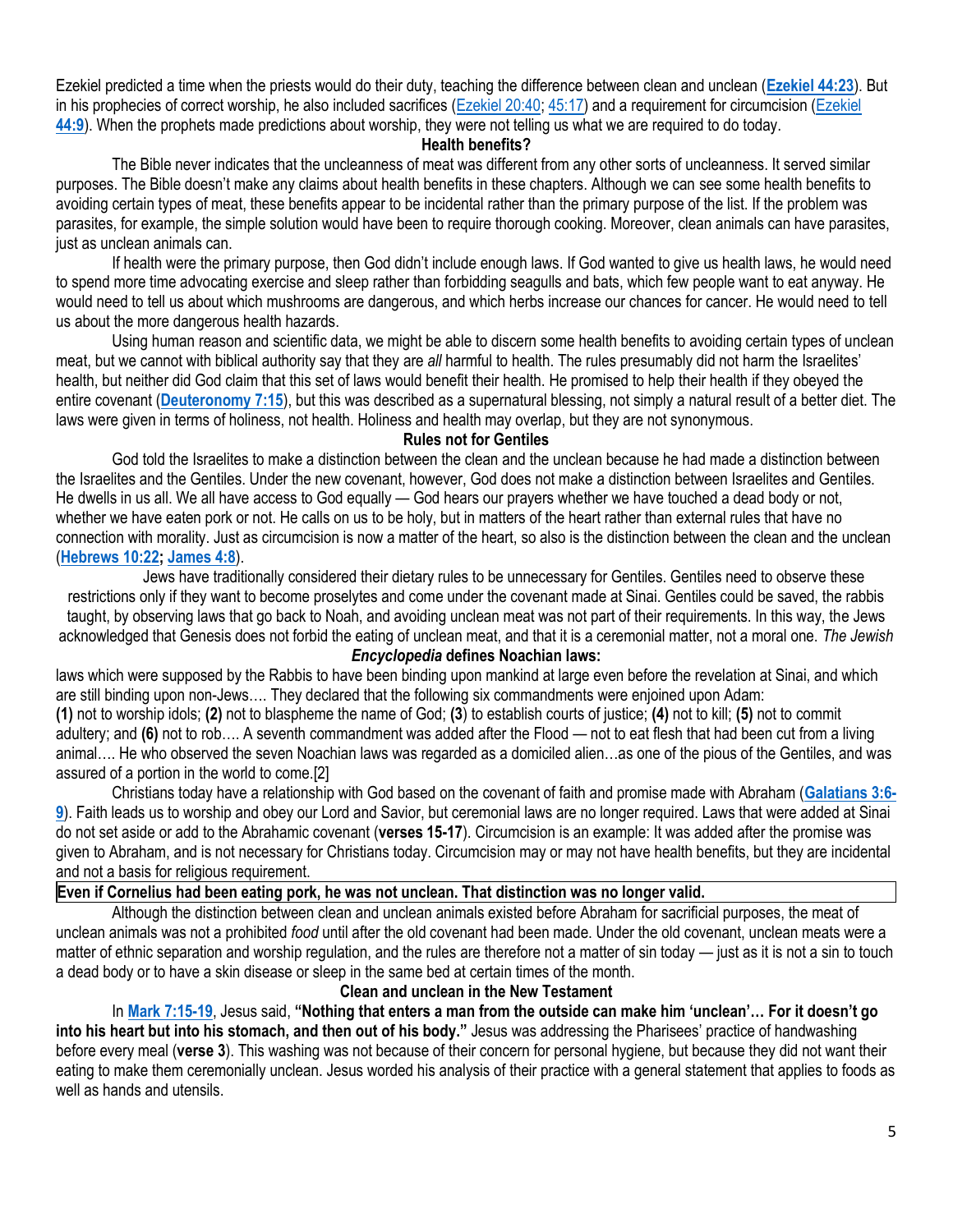In the Old Testament, uncleanness was a matter of external matters. Even touching an unclean thing, let alone eating it, could defile a person. Therefore, Jesus' statement that nothing entering a person defiled him or made him unclean went against a basic principle of that whole system. A person was defiled by what came out of his heart, not by what physically touched his body. God looks on the heart, not the stomach; he judges our attitudes, not our diets.

#### **Peter's vision in Acts 10**

Peter was given a vision of many animals and told to kill and eat (**verse 13**). He protested, saying that he had never eaten anything common or unclean, but the command was given again and again.

The vision was then explained: **"Do not call anything impure that God has made clean" (verse 15).** Peter also explained the vision: "**God has shown me that I should not call any man impure or unclean" (verse 28).** Therefore, even if Cornelius had been eating pork, he was neither common nor unclean. Those distinctions were no longer valid. His food could not make him unclean.

In the vision, the common and unclean animals represented Gentiles. In vision, the animals were called cleansed. Peter understood from this that Gentiles were cleansed. But would Peter understand this conclusion if unclean animals were not in fact declared clean? If the animal remained unclean, wouldn't the person it represented also remain unclean? God was showing Peter that Christians were no longer separate from Gentiles — his people included Gentiles. The laws of separation no longer applied. The purpose of the laws of unclean meats no longer applied. The meats that were commonly eaten among the Gentiles did not make them religiously unacceptable.

This passage does not directly say that God cleansed all foods, but many readers have seen that implication. There is certainly nothing in Acts 10 to counteract that implication — nor is there any discussion of unclean meat in Acts 15, when the Jerusalem council decided that Gentile converts did not have to keep the Law of Moses. Since the Jewish rabbis did not think that Gentiles were required to avoid pork unless they became circumcised, and the council was inspired to conclude that circumcision was not required, the implication in this historical context is that the council did not require Gentiles to quit eating unclean meats.

**Learning over time**

In the vision, why did Peter refuse to eat the unclean animals? Because he did not yet understand that they could be considered clean. He did not understand the implications of Jesus' comment. He did not yet understand that common meat could be eaten, or that he could fellowship with Gentiles. In his own experience as a Jew and as a Jewish Christian, he had **"never eaten anything impure or unclean" [\(Acts 10:14\)](https://biblia.com/bible/niv/Acts%2010.14).**

Peter's understanding was incomplete, and he learned a bit at a time. Moreover, he did not perfectly live up to what he understood, as Paul points out in Galatians 2. Peter withdrew from Gentile tables when legalistic Jewish Christians came to Antioch, and Paul rightly criticized Peter's double standard. Those legalistic believers would have known from Jesus' teachings that handwashing and other nonbiblical rules were wrong. Yet they were still making separations between Jews and Gentiles.

Paul notes that Peter normally ate with Gentiles, not considering them unclean (**[Galatians 2:12](https://biblia.com/bible/niv/Gal%202.12)**). Peter lived "**like a Gentile and not like a Jew."** It is permissible for a Christian to live like a Gentile. Peter concluded that the church should not **"force Gentiles to follow Jewish customs" (verse 14).**

Unclean and common

 Why did Peter use both "unclean" (*akathartos*) and "common" (*koinos*)? Some have suggested that *koinos* refers to clean animals made temporarily unclean by proximity to unclean animals. The two words have different root words, but their meanings overlap. *Koinos* was the uncleanness that the Pharisees were concerned about in Mark 7. The verb form of the word, *koinoō*(to make something common), is used in **[Hebrews 9:13](https://biblia.com/bible/niv/Heb%209.13)** to refer to the ceremonial uncleanness that had to be cleansed by the water made with the ashes of a red heifer, and the Hebrew word for that is the same word as used for unclean animals. *Koinos* and *akathartos* have basically the same meaning.

 The Louw and Nida lexicon lists *koinos* as a synonym of *akathartos,* saying: "It is possible that there is some subtle distinction in meaning, particularly on a connotative level, between *koinos* and *akathartos* in **[Ac 10.14](https://biblia.com/bible/niv/Acts%2010.14)**, but it is difficult to determine the precise differences of meaning on the basis of existing contexts. The two terms are probably used in **[Ac 10.14](https://biblia.com/bible/niv/Acts%2010.14)** primarily for the sake of emphasis." Such repetition, using similar words or phrases, was a common Jewish form of emphasis.

#### **Which word is original?**

 The Greek text of **[Mark 7:19b](https://biblia.com/bible/niv/Mark%207.19b)** is disputed. In the text used by the King James translators, the participle "cleansing" seems to be part of the words of Jesus. In this version, Jesus says, "**Foods cannot make people unclean, since they go through the body, thus purifying all foods."** In this version, Jesus is talking about the digestive system and elimination.

 There are two problems with this textual version and interpretation. First, the New Testament does not use the word *katharizō*  with the meaning of "purge" in any other passage. It normally refers to cleansing in a religious sense, either through ceremonies or by a cleansing of the conscience through forgiveness. The context in this passage is ceremonial cleansing. Second, the digestive process and bowel movements can get rid of dirt, but soil particles were not the concern of the Pharisees. The context is ceremonial cleanness, and the digestive process cannot make anyone or anything religiously clean.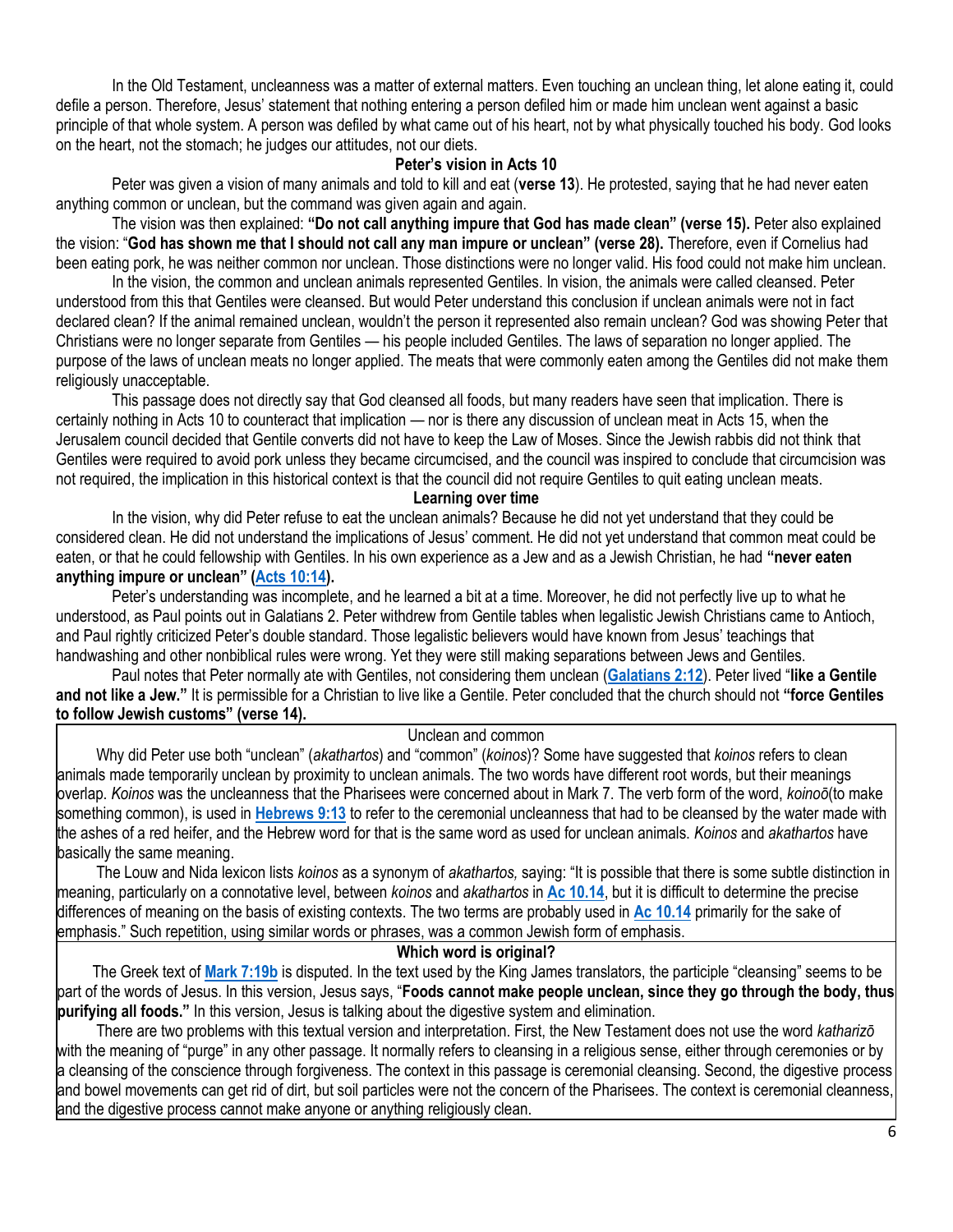The Greek text used in most manuscripts, and used by most translations, differs by only one Greek letter from that used by the King James translators. One version has the letter omicron; the other has an omega. The different letter links the participle "cleansing" with the "he" in verse 18. The thought is this: **"He said [most of verses 18-19], cleansing all foods."** Thus verse 19b is not Jesus' words but Mark's comment about the significance of what Jesus had said. That is why many translations place verse 19b outside the quotation marks. The Greek text they are using requires this. Mark explains that Jesus' principle can be applied to all foods, including meats.

 The text of verse 19b is debatable, but our understanding of clean and unclean meats does not depend on this one word. The broader context is Jesus' teaching that foods do not defile people. Under the new covenant, pork does not cut anyone off from God. Paul echoed Jesus' words when he wrote that all foods are clean. Many Christians accept **[Mark 7:15-19](https://biblia.com/bible/niv/Mark%207.15-19)** (in either textual version) as clear evidence that all meats may be eaten.

#### **"All foods are clean"**

We turn next to **Romans 14**, which tells us that all foods are clean, and it discusses the delicate matter of handling people in the same congregation who disagree as to what foods are permissible. One of the issues in Romans 14 is vegetarianism, but Paul's explanation of the subject applies to meats, too, especially when he says, **"As one who is in the Lord Jesus, I am fully convinced that no food is unclean in itself. But if anyone regards something as unclean, then for him it is unclean" (verse 14)**. He says something similar in verse **20: "All food is clean, but it is wrong for a man to eat anything that causes someone else to stumble."**

The Roman church included both Jews and Gentiles, and some of the Jewish Christians may have been vegetarians because they distrusted the ritual cleanness of all meats. Whether that is the case or not, Paul's statements are principles that may be applied to all matters of clean and unclean foods. When Paul said that no food is unclean, he used the Greek word *koinos,* which means common or ordinary, unclean or defiled. He clearly said that all foods are clean, using *katharos,* the same word Jews used for cleanness and clean animals.

# **The category of uncleanness was a religious, ceremonial category that ended with the old covenant.**

Paul was not careful to restrict his statements or their application, even for a church area he had not been in before, even though it contained both Jews and Gentiles. Paul's Gentile readers in Rome would have understood that pork was a food, and from Paul's letter, they would have concluded that it was clean or OK to eat.

#### **Don't judge others**

But Paul knew that some people would not accept his analysis. He did not demand that they agree — he told them to do what they thought they should, and he cautioned others to avoid offending them.

Paul wrote to the strong in faith: "**Accept him whose faith is weak, without passing judgment on disputable matters" (verse 1).** Is the matter of unclean meat a disputable matter? In a congregation containing Jews and Gentiles, yes. Some people's belief may allow them to eat all meats, but other people may believe that they ought to abstain from pork and shrimp. **"The man who eats everything must not look down on him who does not, and the man who does not eat everything must not condemn the man who does" (verse 3)**. It is not wrong to abstain, but it is wrong to condemn someone else.

**"Who are you to judge someone else's servant? To his own master he stands or falls…. We will all stand before God's judgment seat,"** Paul advised in **verses 4 and 10**. "**He who eats meat, eats to the Lord, for he gives thanks to God; and he who abstains, does so to the Lord and gives thanks to God" (verse 6).** Whether we eat or whether we abstain, we should do it in an attitude of submission to Christ.

If a person thinks that eating pork is a sin, then he or she should avoid pork. **"The man who has doubts is condemned if he eats, because his eating is not from faith; and everything that does not come from faith is sin" (verse 23).** Each person must be fully convinced about the way to serve the Lord (**verse 5**). It's not that all ways are equally acceptable, but that each person should be fully convinced. The attitude is more important than the action itself. It's the inside of a person that counts most.

#### **Don't offend others**

Paul also cautions that the strong should not flaunt their liberty. "**It is wrong for a man to eat anything that causes someone else to stumble" (verse 20).** "**If your brother is distressed because of what you eat, you are no longer acting in love. Do not by your eating destroy your brother for whom Christ died. Do not allow what you consider good to be spoken of as evil" (verses 15-16). "Make up your mind not to put any stumbling block or obstacle in your brother's way" (verse 13).**

Some Christians believe it is wrong to eat pork. Their experience would be similar to Peter's. They have not eaten pork or shrimp. It would be wrong for anyone to pressure such people into eating pork. "**It is better not to eat meat or drink wine or to do anything else that will cause your brother to fall" (verse 21).**

**"Do not destroy the work of God for the sake of food,"** Paul says to everyone (**verse 20**). Do not let disputable matters lead to dissention and judging within the church. **"Whatever you believe about these things keep between yourself and God"**